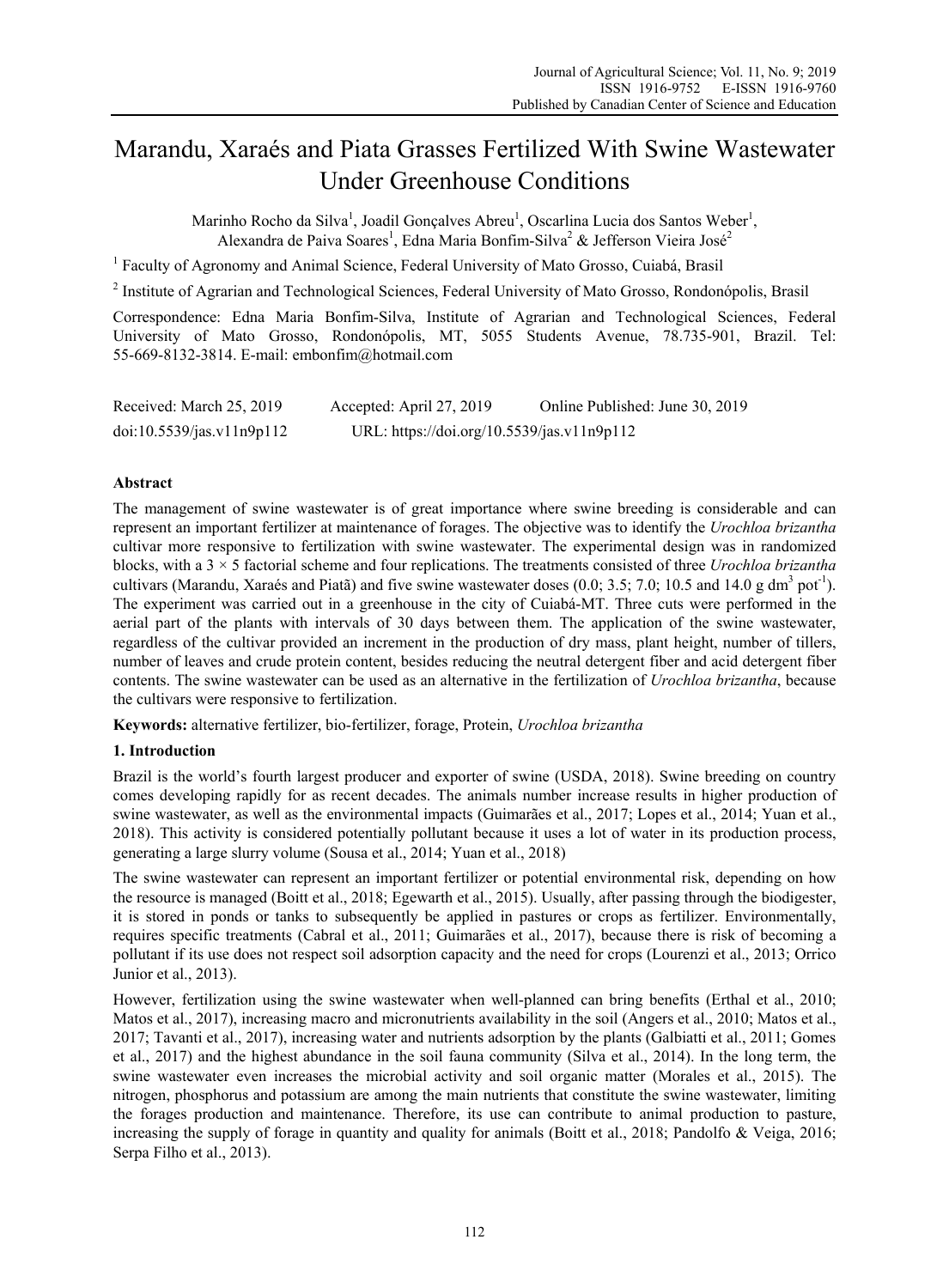The forage grasses that adapt most to the soil and climate conditions in Brazil, are those of the genus Urochloa (Machado & Assis, 2010). Among the species of this genus, 85% belongs to *Urochloa brizantha* is considered one of the most productive. They are the most used as fodder source in the feeding of the bovine herd in Brazil. Among the species, *Brachiaria brizantha* cv. Marandu, Xaraés and Piatã. However, it demands study of the responses to fertilization with swine wastewater. In this sense, the objective was to identify the cultivar Urochloa brizantha more responsive to fertilization with swine wastewater.

## **2. Method**

### *2.1 Location and Experimental Design*

The experiment was carried out in a greenhouse located in the city of Cuiabá, MT, Brazil with geographic coordinates 15°36′31.31″ S, 56°3′49.44″ W in period of November 2013 to March 2014.

The experimental design was in randomized blocks, with a  $3 \times 5$  factorial scheme, with four replications totaling 60 experimental plots. The treatments consisted of three cultivars of Urochloa brizantha (Marandu, Xaraés and Piatã) and five levels of swine wastewater 0.0; 3.5; 7.0; 10.5 and 14.0 g dm<sup>3</sup> pot<sup>-1</sup>, set to meet 0; 25 50; 75 and 100 mg dm-3 of nitrogen.

#### *2.2 Soil Characterization*

The experimental unit was defined by a pot with a capacity of 10 dm<sup>3</sup> of soil. The soil used was Oxisol (Soil) Survey Staff, 2014). The physical-chemical characteristics in the depth from 0 to 20 cm (Parron et al., 2011) were the following: organic matter: 12.20%; pH in CaCl<sub>2</sub>: 4.7; K: 23 mg dm<sup>-3</sup>; P (Mehlich<sup>-1</sup>): 0.60 mg dm<sup>-3</sup>; Al: 0.30 cmol<sub>c</sub> dm<sup>-3</sup>; H+Al: 3.90 cmol<sub>c</sub> dm<sup>-3</sup>; Ca<sup>2+</sup>: 1.30 cmol<sub>c</sub> dm<sup>-3</sup>; Mg<sup>2+</sup>: 0.70 cmol<sub>c</sub> dm<sup>-3</sup>; Clay: 540 g kg<sup>-1</sup>; Silt: 91  $g \text{ kg}^{-1}$ ; and Sand: 369  $g \text{ kg}^{-1}$ .

#### *2.3 Swine Wastewater Characterization*

The swine wastewater used proceeded from the swine farming sector of the Federal Institute of Mato Grosso, São Vicente-MT Campus, from a stabilization pond. The chemical composition consisted of: compostable organic matter: 15.96%; total carbon: 39.50%; organic carbon: 9.26%; pH in CaCl2: 6.8; total nitrogen: 0.72%; C/N ratio: 12:1; P: 5.14%; K: 1.15%; Ca: 3.97%; Mg: 0.74%; S: 0.19%; Zn: 1165 mg kg<sup>-1</sup>; Cu: 382.36 mg kg<sup>-1</sup>; Mn: 994.3 mg kg<sup>-1</sup>; B: 145 mg kg<sup>-1</sup>; Fe: 2848.27 mg kg<sup>-1</sup>.

## *2.4 Experiment Procedure*

The soil was sifted into 4mm mesh and applied limestone Filler (PRNT 99%) to soil acidity correction. At 60 days after lime application, the seedlings transplanting was performed. To the complementary mineral fertilization of phosphorus (90 mg dm<sup>-3</sup> of P<sub>2</sub>O<sub>5</sub>) and potassium (40 mg dm<sup>-3</sup> K<sub>2</sub>O) was used as the source potassium phosphate. Liming and fertilization were performed according to (Guimarães et al., 1999).

The seeds of the cultivars were placed to germinate in tubes containing substrate. When they were approximately 20 cm high, two plants were transplanted to each pot. The doses of swine wastewater were applied in a single dose after establishment of forage plants in each plot (pot). Soil moisture was monitored through gravimetric, maintaining the soil with 70% of the field capacity.

After 30 days of transplanting the first cut of plants aerial part was performed 20 cm soil surface to standardize the height. At the time of the cut, the treatments were applied with the swine wastewater doses. The other plants aerial part cuts for evaluations also occurred 20 cm soil surface at 30, 60 and 90 days after standardization.

#### *2.5 Sampling Procedures*

The plant material samples collected were weighed to obtain fresh mass, packing them into properly identified paper bags and taken to dry in a forced air circulation at the temperature of 55 ºC until constant weight.

Then the dry material was grinded into a Willey's mill and properly stored in plastics bags identified for bromatological composition determination hereafter. The nitrogen concentration was determined by the Kjeldahl method (Silva & Queiroz, 2006).

#### *2.6 Analyzed Variables*

Averages of the three cuts per pot were made for the variables: plant height; number of leaves; number of tillers; crude protein content, neutral detergent fiber (NDF) and acid (ADF); production of forage per pot in the cuts for dry mass variable. For the determination of the fibrous fraction, the methods described by Van Soest (1994) were used, which divides the components of the sample into NDF and FDA.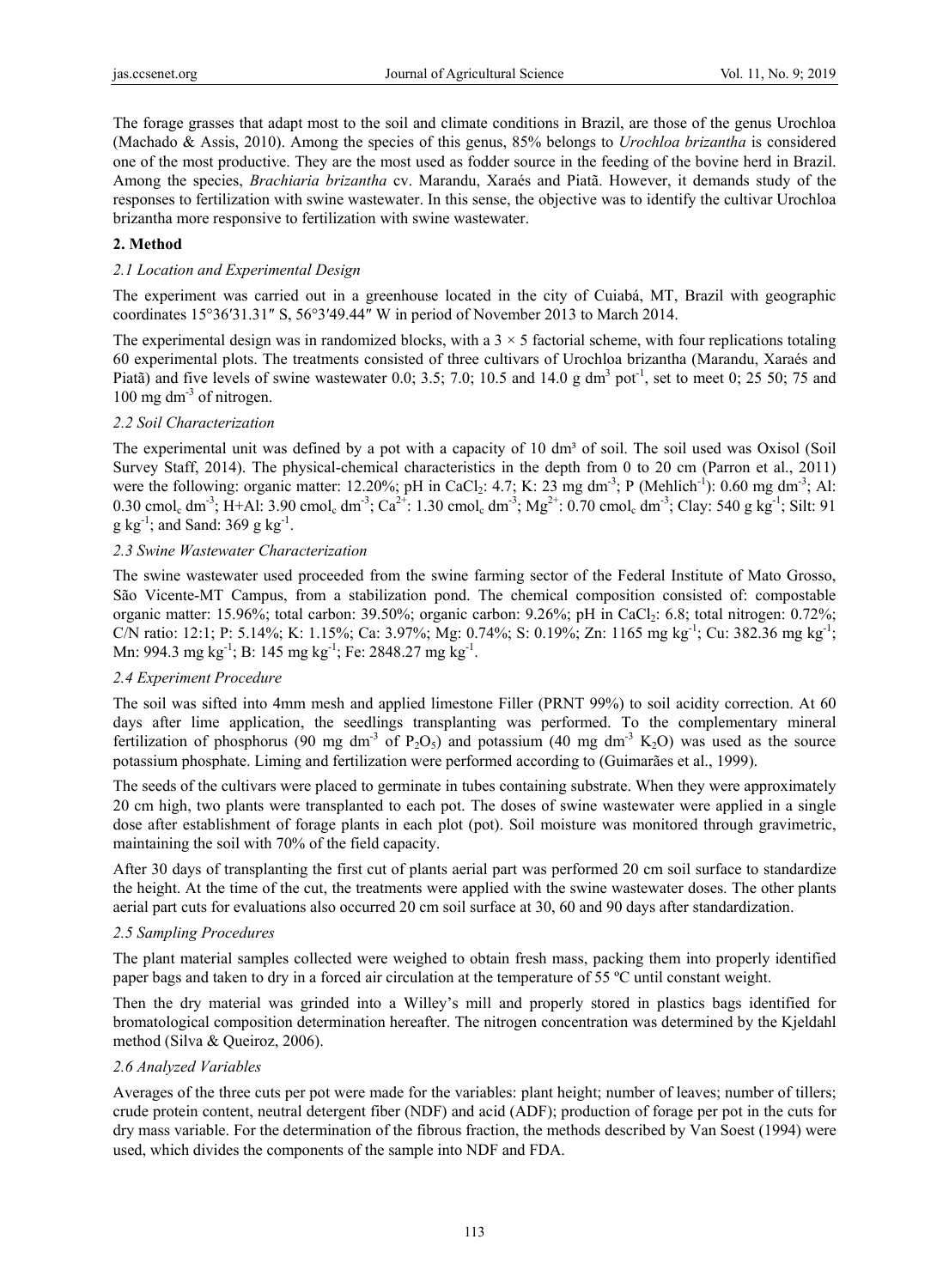## *2.7 Statistical Analyses*

The data were submitted to variance analysis with the results compared by regression analysis of the quantitative variables and by the Scott-Knott test  $(P > 0.01)$  for qualitative variables.

#### **3. Results and Discussion**

## *3.1 Plant Height, Number of Leaves, Number of Tillers, Dry Mass Production, Crude Protein Content*

The average data variance analysis of the variables plant height, number of leaves, number of tillers, dry mass production and crude protein content of the grasses, presented significance of factors isolated in the factor cultivars ( $P < 0.05$ ) and swine wastewater doses ( $P < 0.01$ ), the interaction between factors was not significant.

Among the three cultivars of *Urochloa. brizantha*, regardless of the levels of swine wastewater, there was a higher plant height in the Xaraés grass (67.11 cm), being 20.72% and 7.72% higher than Marandu and Piatã grasses, respectively. The dry mass production of Xaraés grass  $(13.83 \text{ g} \text{ pot}^{-1})$ , exceeded the production of Piatã grass in 17.90% and Marandu grass in 21.30%.

The highest production of dry mass and height of Xaraés grass was also verified in a study carried out by (Euclides et al., 2008). The plant height of Xaraés grass is explained by the greater stem elongation. Productivity is due to its morphogenetic and structural characteristics (Lara & Pedreira, 2011).

Table 1. Average plant height, number of leaves and tillers, dry mass production and crude protein content of three cultivars of *U. brizantha* 

| Variables                                         | Piatã   | Marandu | Xaraés             | CV(%) |
|---------------------------------------------------|---------|---------|--------------------|-------|
| Plant height (cm)                                 | 62.30 b | 55.59 c | 67.11a             | 5.83  |
| Number of leaves $(n^{\circ}$ pot <sup>-1</sup> ) | 24.80a  | 22.26a  | 17.60 <sub>b</sub> | 19.23 |
| Number of tillers $(n^{\circ} \text{ pot}^{-1})$  | 5.70 a  | 5.78 a  | 4.63 h             | 20.99 |
| Dry mass production (g pot <sup>-1</sup> )        | 11.73 b | 11.03a  | 13.83a             | 15.47 |
| Crude protein content $(\% )$                     | 9.36 a  | 9.64a   | 8.87 h             | 9.14  |

*Note.* Averages followed by the same letter in line does not differ from each other at a 1% probability level by the Scott-Knott grouping test.

The lowest number of leaves, tillers and crude protein content was in Xaraés grass. The lowest crude protein content (8.87%) is explained by the higher height, less leaf production and greater stem elongation of this grass. In all cultivars, crude protein contents were above 8%, considered the minimum percentage enough for adequate microbial activity of ruminants (Lazzarini et al., 2009).

Silva et al. (2015) reinforces the importance of the crude protein contents being increased because, if present in the forage offered to pasture, its reduction can be made via supplement and thus reduce the production costs, since this is a high-cost item in formulation of supplements for cattle.

In the factor swine wastewater doses the variables plant height, number of leaves, number of tillers and dry mass production of the grasses, presented a significant increasing linear polynomial model, with the exception of the crude protein content.

Results with increasing linear behavior were also found by Barnabé et al. (2007) with fertilization of 0; 50; 100 and 150 m<sup>3</sup> ha<sup>-1</sup> of swine wastewater in Marandu grass and by Orrico Junior et al. (2012) who studied the effect of four doses of swine wastewater  $(0; 100; 200$  and 300 kg ha<sup>-1</sup> equivalent N) on the dry mass production of Piatã grass.

The highest values of plant height, number of leaves and tillers were 70.54, 33.36 and 7.36 in the highest level of swine wastewater (14 g dm<sup>-3</sup>), with an increment of 25%, 62.53% and 55.95%, respectively, when compared to treatment without swine wastewater (Figure 1).

The nitrogen provided by the swine wastewater stimulated the forage plant growth, the tillering, the emergence of new leaves, and, consequently, the expansion of aerial part and root system (Galindo et al., 2018; Serafim & Galbiatti, 2012), evidencing how much livestock production could be increased with the use of swine wastewater. Researches with forages plants confirmed that application of swine wastewater, promotes greater plant growth in relation to the control treatment (Brustolin-Golin et al., 2016; Galindo et al., 2018; Pandolfo & Veiga, 2016).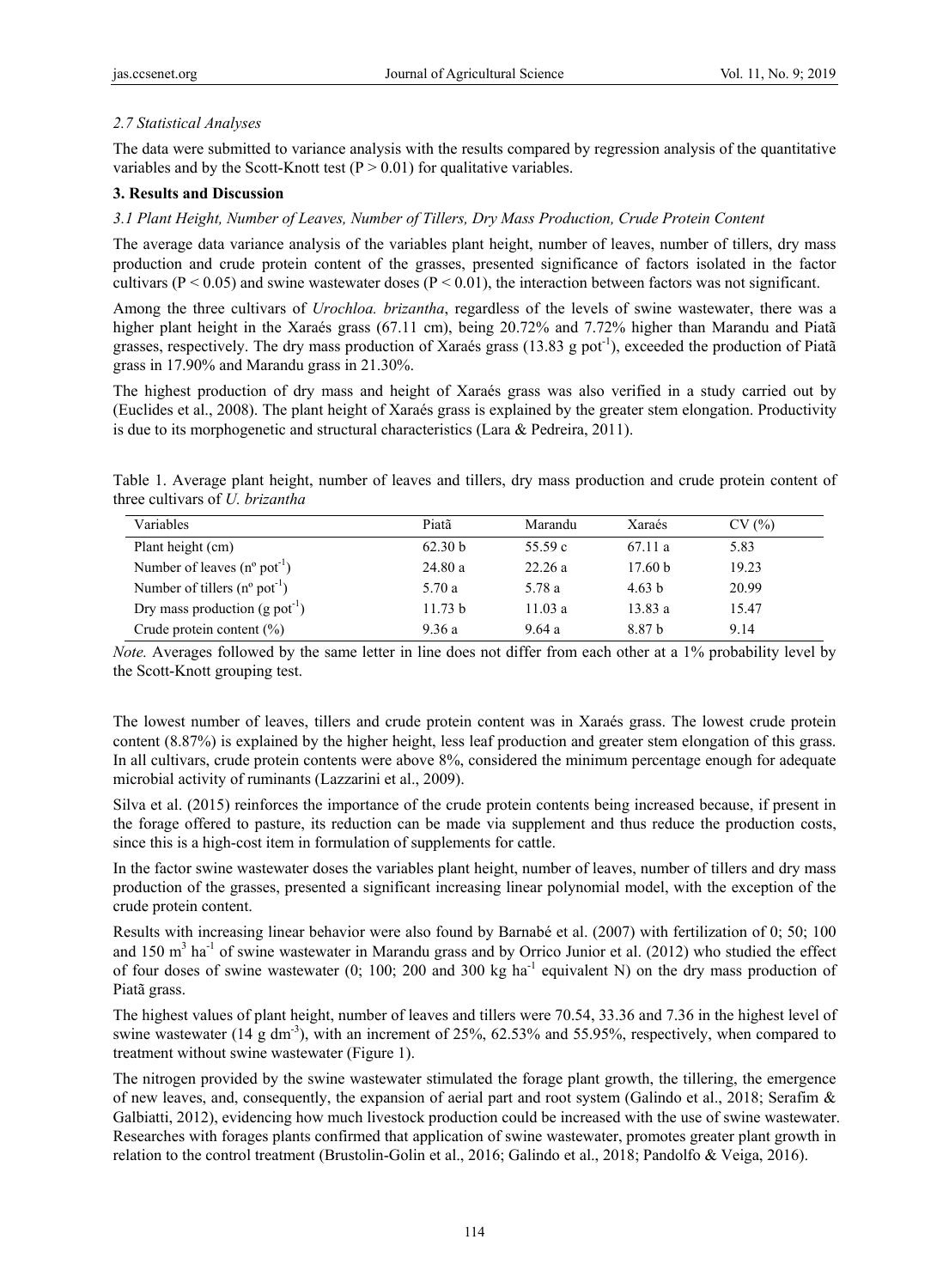The increase in dry mass production (76.12%) and crude protein content (16.53%) occurred at the dose of 14 d  $dm<sup>3</sup>$  and 8.84 dm<sup>-3</sup> of pot respectively, which has as its main source nitrogen, which is important in regrowth of forage grasses. Galindo et al., (2018); Orrico Junior et al. (2013) observed an increase in crude protein content in Piatã grass under irrigation and application of swine wastewater, with values of 19.84% when the swine wastewater doses of 300  $m<sup>3</sup> h a<sup>-1</sup>$  were applied. Gomes et al. (2014) verified that the irrigation caused a positive influence on crude protein content with doses of swine wastewater applied in Piatã grass.



Figure 1. Plant height, number of leaves and tillers, dry mass production and crude protein content of cultivars of U. brizantha fertilized with swine wastewater

### 3.2 Neutral Detergent Fiber (NDF) and Acid Detergent Fiber Contents

In the results of variance analysis for the NDF and ADF contents, the factors cultivars and doses of swine wastewater, as well as the interaction between them  $(P < 0.01)$ , were significant.

A linear reduction in NDF and ADF levels was observed among the cultivars with the application of swine wastewater. There was a decrease of 0.36; 0.36 and 0.31% in NDF for each unit increase in g dm<sup>-3</sup> of swine wastewater, for the Marandu, Piatã and Xaraés grasses, respectively (Figure 2).

Gomes et al. (2018) verified for Tifton 85 grass fertilized with swine wastewater, which with or without irrigation presence, the NDF and ADF contents decreased linearly.

In studies by Benett et al. (2008) and Orrico Junior et al. (2014), similar results were found applying swine wastewater in Piatã and Marandu grasses. According to the authors the reduction is due to the increasing linear effect of the swine wastewater levels on the number of leaves (Figure 1).

Johnson et al. (2001) worked with five nitrogen levels and three tropical grasses cultivars, observed that the NDF concentration decreases linearly with the increase in nitrogen fertilization.

Dry mass digestibility (NDF) ranged from 68.70 to 62.65 for the swine wastewater doses and cultivars, close to the one found by Melo et al. (2016) and Gomes et al. (2017) with Piatã grass, 66.8% and 66%, respectively.

The NDF content in forage is an important variable that defines its quality and limits the animal digestive capacity (Van Soest, 1994). According to the author, the improvement of the nutritive value of forages is linked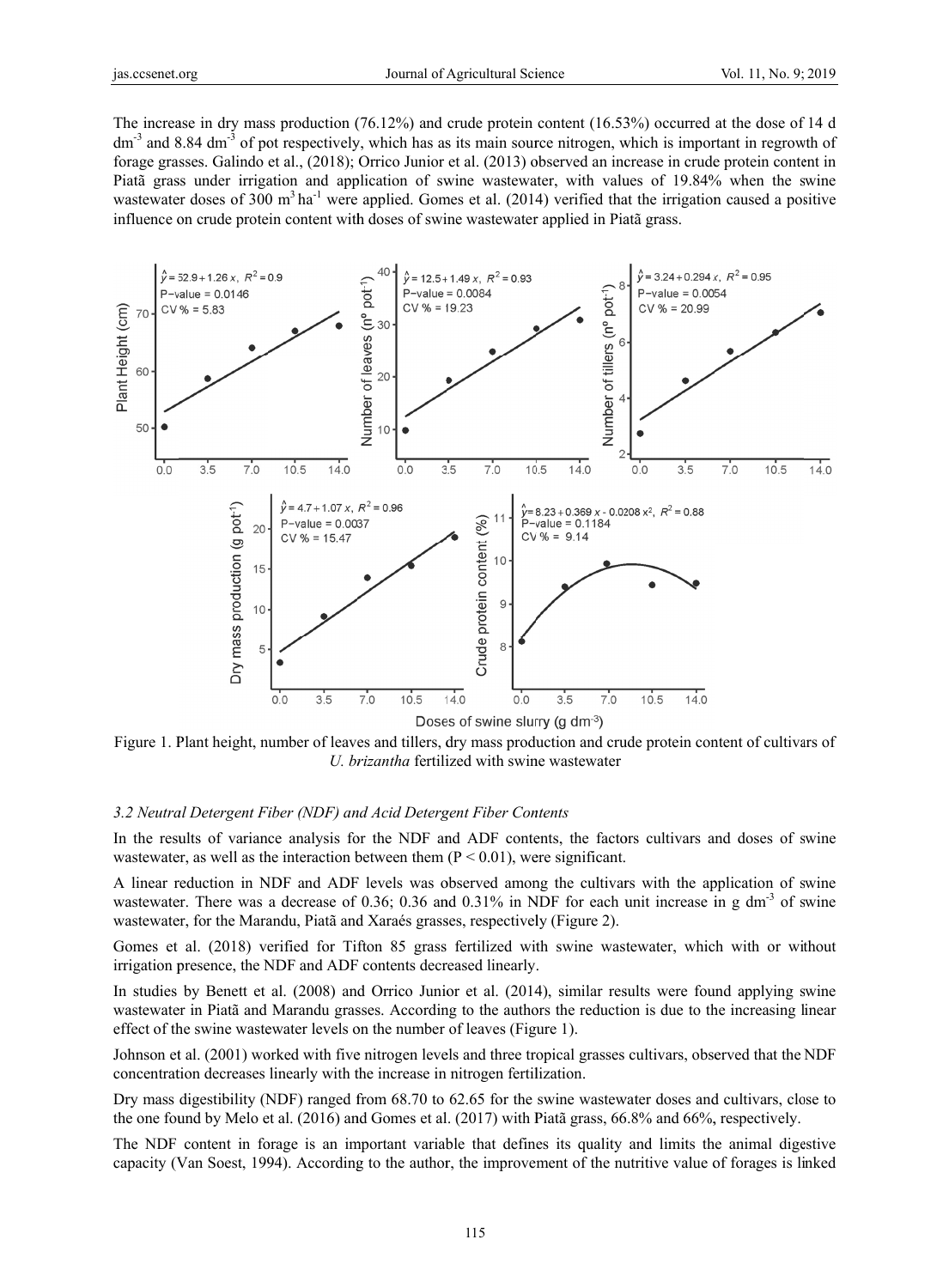to low levels of NDF ( $> 65\%$ ), which guarantees to ruminal microorganisms better utilization of nutrients in the diet and consequently better animal performance.



Figura 2. NDF and FDA contents of aerial part of *U. brizantha* cultivars under doses of liquid swine wastewater

The ADF contents ranged from 34.41 to 36.30%; 33.31 to 35.25%; for Piatã and Marandu grasses. The results were like those observed by (Orrico Junior et al., 2013) with variation of 31.96% to 36.76% in increasing doses of N  $(0, 100, 200, 300 \text{ kg} \text{h}^{-1})$  in Piatã grass. The results obtained are within the ideal range, according to (Nussio et al., 1998) that in works with forages recommended levels of about 30% of ADF, because levels above 40% can compromise the digestibility of forage.

Fertilization with swine wastewater can contribute to animal production to pasture, because it improved the productive and qualitative characteristics of the Marandu, Piatã and Xaraés grasses.

#### 4. Conclusions

The swine wastewater can be used as an alternative in the fertilization of *Urochloa brizantha* providing positive responses with its application.

The swine wastewater increases production and improves the nutritive value of Marandu, Piatã and Xaraés grasses.

#### **References**

- Angers, D. A., Chantigny, M. H., MacDonald, J. D., Rochette, P., & Côté, D. (2010). Differential retention of carbon, nitrogen and phosphorus in grassland soil profiles with long-term manure application. Nutrient Cycling in Agroecosystems, 86, 225-229. https://doi.org/10.1007/s10705-009-9286-3
- Barnabé, M. C., Rosa, B., Lopes, E., Rocha, G., Pinheiro, E., & Freitas, K. (2007). Produção e composição químico- bromatológica da Brachiaria brizantha CV. marandu adubada com dejetos líquidos de suínos. Ciência Animal Brasileira, 8, 435-446.
- Benett, C. G. S., Buzetti, S., Silva, K. S., Bergamaschine, A. F., & Fabricio, J. A. (2008). Produtividade e composição bromatológica do capim-marandu a fontes e doses de nitrogênio. Ciência Agrotecnológica, 32, 1629-1636. https://doi.org/10.1590/S1413-70542008000500041
- Boitt, G., Schmitt, D. E., Gatiboni, L. C., Wakelin, S. A., Black, A., Sacomori, W., ... Condron, L. M. (2018). Fate of phosphorus applied to soil in pig slurry under cropping in southern Brazil. Geoderma, 321, 164-172. https://doi.org/10.1016/j.geoderma.2018.02.010
- Brustolin-Golin, K. D., Scheffer-Basso, S. M., Escosteguy, P. A. V, Miranda, M., Travi, M. R. L., & Zabot, V. (2016). Pig slurry in carpet grass pasture: Yield and plant-available nitrogen. Revista Brasileira de Engenharia Agrícola e Ambiental, 20, 795-799. https://doi.org/10.1590/1807-1929/agriambi.v20n9 p795-799
- Cabral, J. R., Freitas, P. S. L. de, Rezende, R., Muniz, A. S., & Bertonha, A. (2011). Impacto da água residuária de suinocultura no solo e na produção de capim-elefante. Revista Brasileira de Engenharia Agriiola e Ambiental, 15, 823-831. https://doi.org/10.1590/S1415-43662011000800009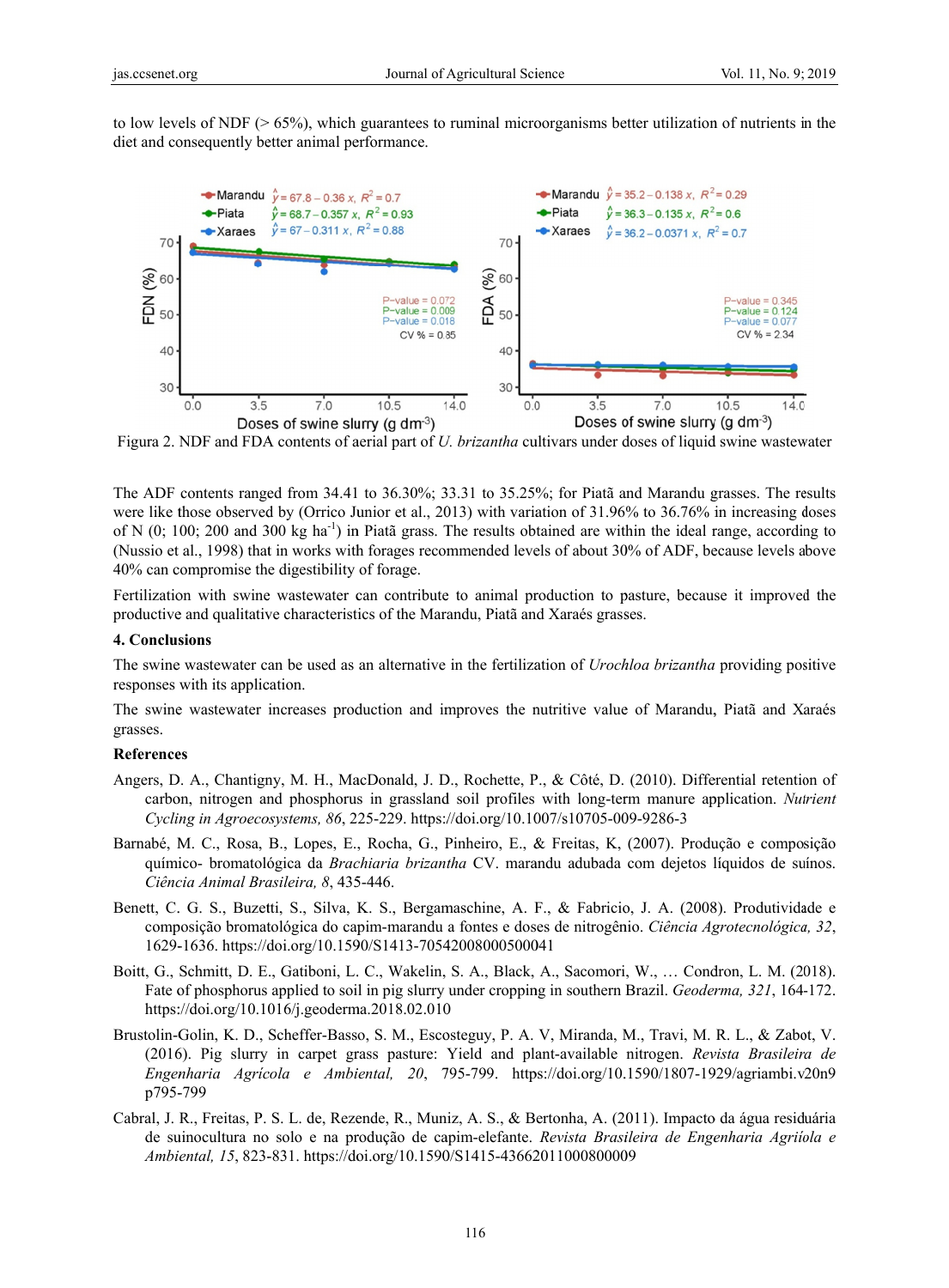- Egewarth, V. A., Egewarth, J. F., Prior, M., Sarto, M. V. M., Kaefer, K. A. C., Moratelli, G., … Eckert, C. T. (2015). The effect of swine raising wastewater in the development of millet (*Pennisetum glaucum* L.), soil and leachate. *African Journal of Agricultural Research, 10*, 3206-3215. https://doi.org/10.5897/AJAR 2015.9872
- Erthal, V. J. T., Ferreira, P. A., Matos, A. T. de, & Pereira, O. G. (2010). Alterações físicas e químicas de um Argissolo pela aplicação de água residuária de bovinocultura. *Revista Brasileira de Engenharia Agrícola e Ambiental, 14*, 467-477. https://doi.org/10.1590/S1415-43662010000500003
- Euclides, V. P. B., Macedo, M. C. M., Valle, C. B. do, Barbosa, R. A., & Gonçalves, W. V. (2008). Produção de forragem e características da estrutura do dossel de cultivares de Brachiaria brizantha sob pastejo. *Acta Scientiarum - Animal Sciences, 43*, 1805-1812. https://doi.org/10.4025/actascianimsci.v32i2.8498
- Galbiatti, J. A., Silva, F. G. da, Franco, C. F., & Caramelo, A. D. (2011). Desenvolvimento do feijoeiro sob o uso de biofertilizante e adubação mineral. *Engenharia Agrícola, 31*, 167-177. https://doi.org/10.1590/ S0100-69162011000100017
- Galindo, F. S., Buzetti, S., Teixeira Filho, M. C. M., Dupas, E., & Carvalho, F. da C. (2018). Nitrogen management in mombasa guineagrass as a function of sources and rates of nitrogen. *Revista de Ciências Agrárias, 41*, 31-40. https://doi.org/10.19084/rca18131
- Gomes, E. P., Sanches, A. C., Deboleto, J. G. G., de Jesus, F. L. F., & Mendonça, F. C. (2017). Productivity and nutritional quality of Urochloa brizantha cv. BRS Piatã grass fertirrigated with swine wastewater in different seasons of the year. *Australian Journal of Crop Science, 11*, 1366-1373. https://doi.org/10.21475/ ajcs.17.11.10.pne732
- Gomes, E. P., Sanches, A. C., Dias, D. kenedys U., Jesus, F. L. F. de, Nunes, W. A. G. de A., … Azevedo, E. P. G. (2018). Application of swine wastewater for irrigation of Tifton 85 grass: Part I-productivity and nutritional quality. *Australian Journal of Crop Science, 12*, 486-495. https://doi.org/10.21475/ajcs.18.12. 03.pne985
- Gomes, E. P., Silva, L. F., Deboleto, J. G. G., & Dias, D. K. U. (2014). Produtividade e qualidade do capim Piatã sob doses de dejeto suíno líquido tratado na presença e ausência de irrigação. *Cadernos de Agroecologia, 4*, 1-10.
- Guimarães, D., Amaral, G., Maia, G., Lemos, M., & Custodio, S. (2017). Suinocultura: Estrutura da cadeia produtiva , panorama do setor no Brasil e no mundo e o apoio do Bndes. *Agroindústria, 45*, 85-136.
- Guimarães, P. T. G., Alvarez, V. H., & Ribeiro, A. C. (1999). *Recomendações Para o Uso de Corretivos e Fertilizantes em Minas Gerais* (5th ed.). Comissão de Fertilidade do Solo do Estado de Minas Gerais. Viçosa.
- Johnson, C. R., Reiling, B. A., Mislevy, P., & Hall, M. B. (2001). Effects of nitrogen fertilization and harvest date on yield, digestibility, fiber, and protein fractions of tropical grasses. *Journal of Animal Science, 79*, 2439. https://doi.org/10.2527/2001.7992439x
- Lara, M. A. S., & Pedreira, C. G. S. (2011). Structural and morphogenetic responses of swards of Brachiaria species to defoliation intensity. *Pesquisa Agropecuaria Brasileira, 46*, 760-767. https://doi.org/10.1590/ S0100-204X2011000700012
- Lazzarini, I., Detmann, E., Sampaio, C. B., Paulino, M. F., Filho, S. de C.V., Souza, M. A. de, & Oliveira, F. A. (2009). Dinâmica ruminal da fibra em detergente neutro em bovinos alimentados com forragem tropical de baixa qualidade e suplemento com compostos nitrogenados. *Revista Brasileira de Zootecnia, 61*, 635-647.
- Lopes, A. D. S., Hernandez, F. B. T., Alves Júnior, J., & liveira, G. Q. (2014). Distribution of the root system of peach palm under drip irrigation. *Acta Scientiarum. Agronomy, 36*, 317. https://doi.org/10.4025/ actasciagron.v36i3.16281
- Lourenzi, C. R., Ceretta, C. A., Silva, L. S. da, Girotto, E., Lorensini, F., Tiecher, T. L., De Conti, L., Trentin, G., Brunetto, G. (2013). Nutrients in soil layers under no-tillage after successive pig slurry applications. *Revista Brasileira de Ciência do Solo, 37*, 157-167. https://doi.org/10.1590/S0100-06832013000100016
- Machado, L. A. Z., & Assis, P. G. G. de, (2010). Produção de palha e forragem por espécies anuais e perenes em sucessão à soja. *Pesquisa Agropecuaria Brasileira, 45*, 415-422. https://doi.org/10.1590/S0100-204X 2010000400010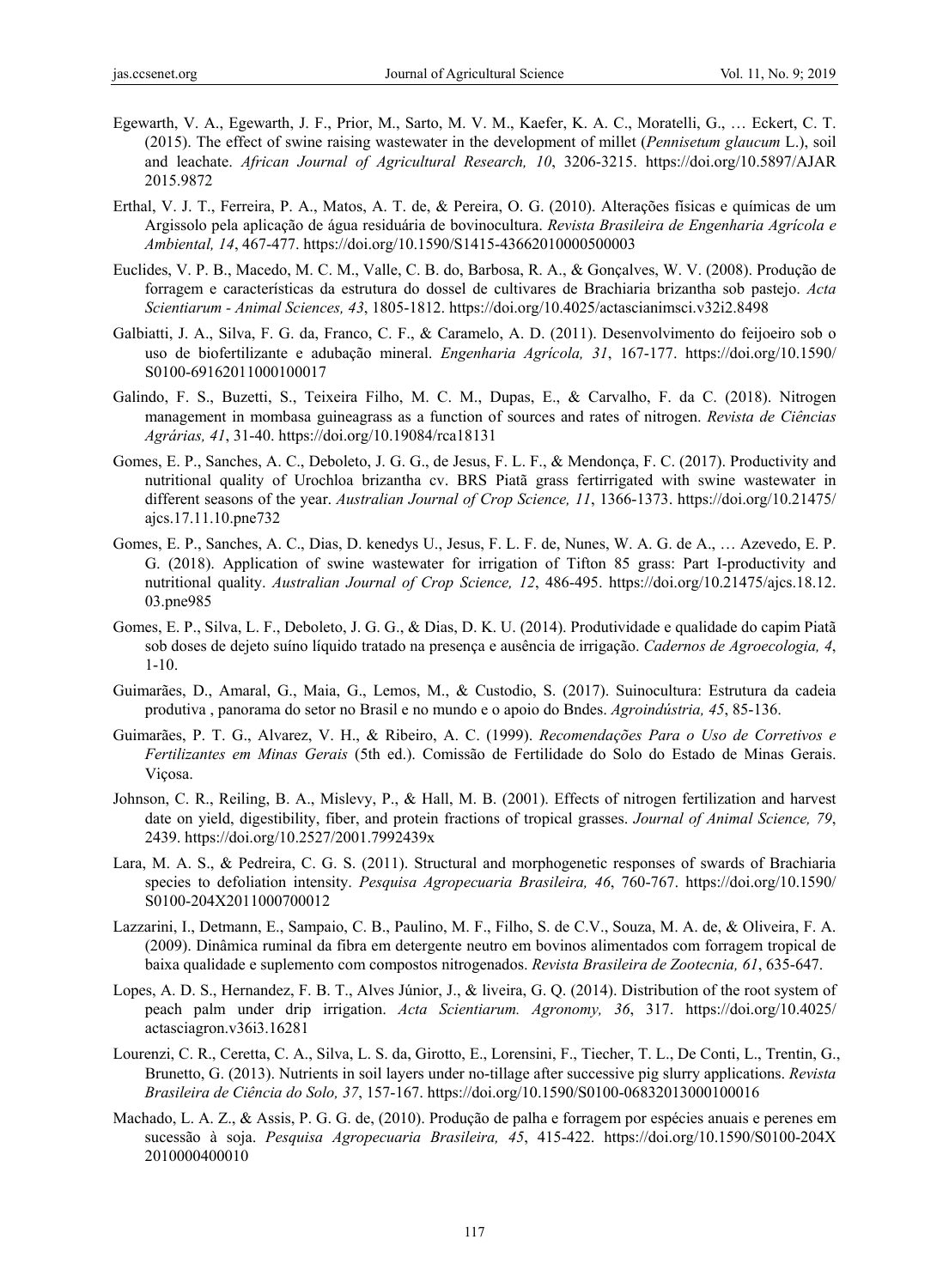- Matos, M. A. de, Barbosa, G. M. de C., Nogueira, M. A., Colozzi, F. A., Andrade, D. S., & Caviglione, J. H. (2017). Chemical and microbiological changes in a sandy soil with pig liquid waste application in Southern Brazil. *African Journal of Agricultural Research, 11*, 5000-5007. https://doi.org/10.5897/ajar2016.11777
- Morales, D., Vargas, M. M., Oliveira, M. P. de, Taffe, B. L., Comin, J., Soares, C. R., & Lovato, P. (2015). Response of soil microbiota to nine-year application of swine manure and urea. *Ciência Rural, 46*, 260-266. https://doi.org/10.1590/0103-8478cr20140565
- Nussio, L. G., Manzano, R. P., Pedreira, C. G. S. (1998). Valor alimentício em plantas do gênero Cynodon. *Simpósio Sobre Manejo da Pastagem* (pp. 203-242). Piracicaba.
- Orrico Junior, M. A. P., Centurion, S. R., Amorim Orrico, A. C., & da Silva S. N. (2012). Effects of biofertilizer rates on the structural, morphogenetic and productive characteristics of Piatã grass. *Revista Brasileira de Zootecnia, 41*, 1378-1384. https://doi.org/10.1590/S1516-35982012000600009
- Orrico Junior, M. A. P., Orrico, A. C. A., Centurion, S. R., & Sunada, N. da S. (2014). Potencial bromatológico do capim Piatã cultivado em sistema orgânico. *Revista Agrarian, 7*, 447-453.
- Orrico Junior, M. A. P., Orrico, A. C. A., Centurion, S. R., Sunada, N. da S., & Junior, J. de L. (2013). Valor nutritivo do capim Piatã adubado com diferentes doses de biofertilizante. *Revista Agrarian, 6*, 312-319.
- Pandolfo, C. M., & Veiga, M. da, (2016). Crop yield and nutrient balance influenced by shoot biomass management and pig slurry application. *Revista Brasileira de Engenharia Agrícola e Ambiental, 20*, 302-307. https://doi.org/10.1590/1807-1929/agriambi.v20n4p302-307
- Parron, L. M., Muniz, D. H. de F., & Pereira, C. M. (2011). *Manual de Procedimentos de Amostragem e Análise Físico-Química de Água*. Embrapa Florestas-Documentos 232. https://doi.org/10.13140/RG.2.1.2110.9608
- Santos, H. G. dos, Jacomine, P. K. T., Anjos, L. H. C. dos, Oliveira, V. Á. de, Oliveira, J. B. de, Coelho, M. R., … Cunha, T. J. F. (2018). *Sistema brasileiro de classificação de solos*. Rio de Janeiro: Embrapa Solos. https://doi.org/ISBN 978-85-7035-198-2
- Serafim, R. S., & Galbiatti, J. A. (2012). Efeito da aplicaçao de água residuária de suinocultura na Brachiaria Brizantha cv Marandu. *Revista Colombiana de Ciencia Animal, 4*, 185-203. https://doi.org/10.24188/ recia.v4.n1.2012.307
- Serpa Filho, R., Sehnem, S., Cericato, A., Santos Junior, S., &Fischer, A., (2013). Compostagem de dejetos de suínos. *Revista em Agronegócios e Meio Ambiente, 6*, 47-78.
- Silva, A. de A., Lana, Â. M. Q., Lana, R. M. Q., & Costa, A. M. da, (2015). Fertilização com dejetos suínos: influência nas características bromatológicas da Brachiaria decumbens e alterações no solo. *Engenharia Agrícola, 35*, 254-265. https://doi.org/10.1590/1809-4430-Eng.Agric.v35n2p254-265/2015
- Silva, D., Queiroz, A.C. de, (2006). *Análise dos alimentos (Métodos químicos e biológicos)* (3rd ed.). MG: Universidade Federal de Viçosa, Viçosa.
- Silva, R. F. da, Bertollo, G. M., Corassa, G. M., Cocco, L. B., Steffen, R. B., & Basso, C. J. (2014). Doses de dejeto líquido de suínos na comunidade da fauna edáfica em sistema plantio direto e cultivo mínimo. *Ciência Rural, 44*, 418-424. https://doi.org/10.1590/s0103-84782014000300006
- Soil Survey Staff. (2014). *Soil Survey Field and Laboratory Methods Manual*. USDA-NRCS Web Soil Survey WebSoil Survey Investigations. https://doi.org/10.13140/RG.2.1.3803.8889
- Sousa, F. A., Campos, A. T., Silva, E. de B., Gandini, A. M. M., & Corrêa, J. M. (2014). Redução do potencial poluidor de dejetos de suínos em lagoas de estabilização em série. *Bioscience Journal, 30*, 65-73.
- Tavanti, R. F. R., Silva, F., O., Tavanti, T. R., Lorenzon, K., Santos, M. I., Demicheli, M., … Breda, C. C. (2017). Crop productivity and soil quality after fertilization with liquid swine manure. *Acta Agronomica, 67*. https://doi.org/10.15446/acag.v67n2.65684
- USDA. (2018). *World Agricultural Supply and Demand Estimates*. USDA, USA.
- Van Soest, P. (1994). *Nutritional ecology of the ruminant*. Cornell University Press, Ithaca and London.
- Yuan, Z., Pan, X., Chen, T., Liu, X., Zhang, Y., Jiang, S., Sheng, H., & Zhang, L. (2018). Evaluating environmental impacts of pig slurry treatment technologies with a life-cycle perspective. *Journal of Cleaner Production, 188*, 840-850. https://doi.org/10.1016/j.jclepro.2018.04.021